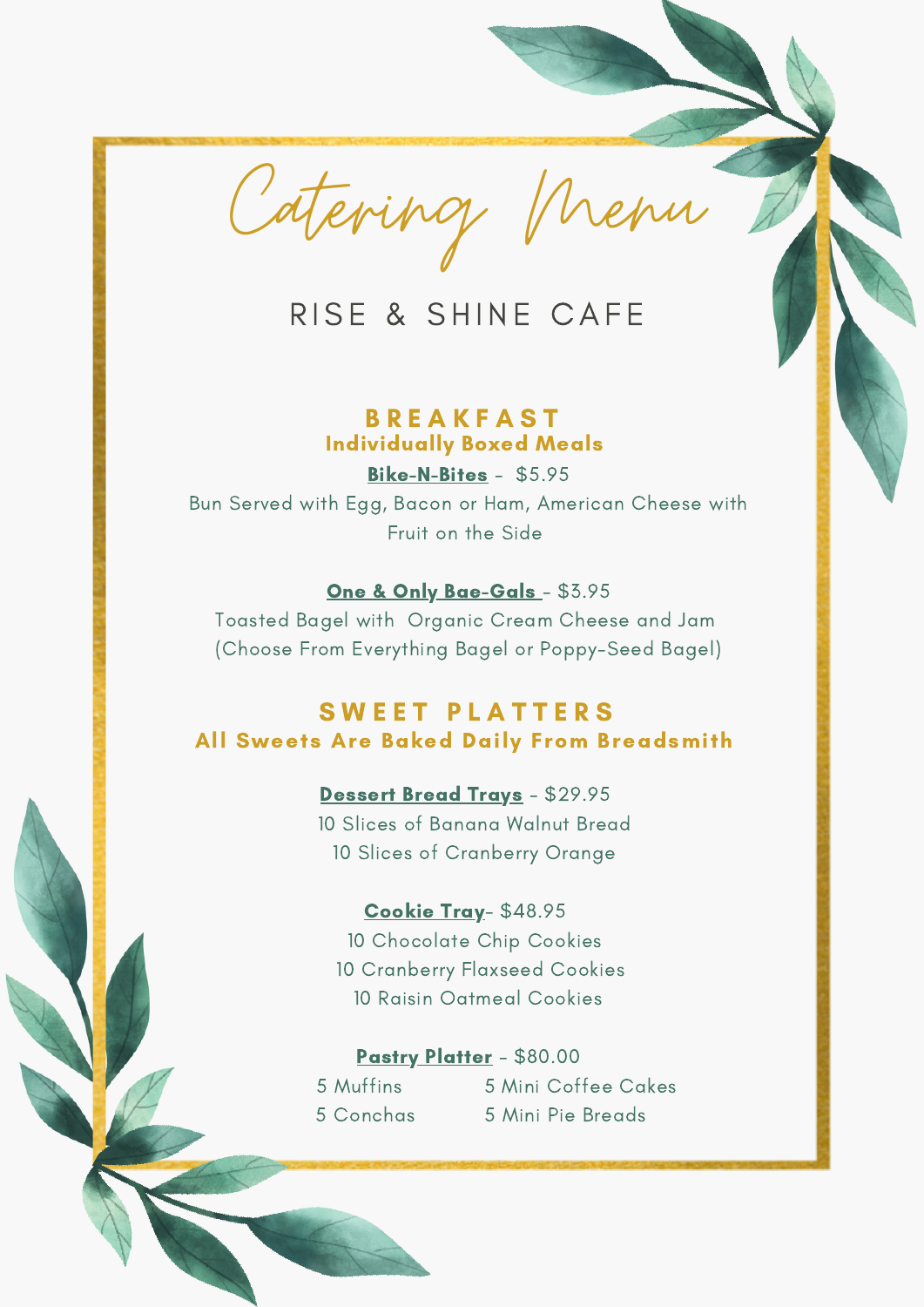## **LUNCH** INDIVIDUALLY BOXED MEALS

## Over the Moon

Croissant Sandwich with Chicken Salad and Spinach

Chicken You Out Choice of Buns with Breaded Chicken, Spinach, Avocado and American Cheese

## Pita Parker

Pita Bread with Italian Herb Flatbread, Provolone, Fajita Chicken, Spinach and Chipotle Mayo

#### All Heart, No Meat

Vegan Buns, Black-Bean Patty, Spinach, Vegan Cheese, Avocado

#### **Monte Cristo**

Ham, Turkey, Provolone Cheese, Jam, Powdered Sugar

Individually Boxed Meals - \$12.45

Each box is served with a choice of one of the sandwiches stated above, with a pickle, chips, a cookie and a water bottle.